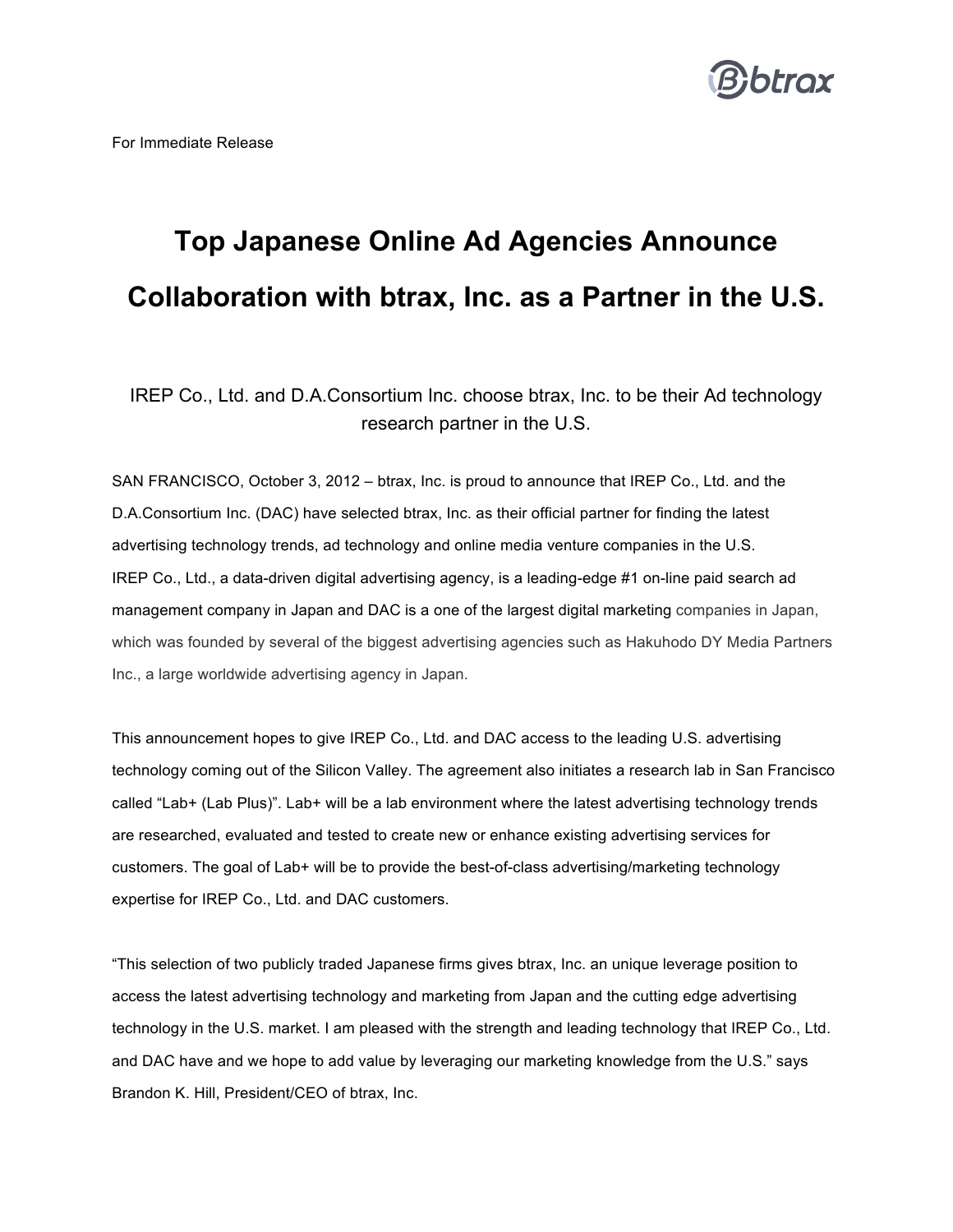

"With this lab, we will collect information and build relationships with local partners in digital marketing, and we aim to strengthen our R&D by acquiring up-to-date information." says Shunsuke Konno, President and CEO of IREP Co., Ltd.

"We felt that btrax, Inc. with their client reach and influence on site, can provide us the latest trends and emerging start-ups which will enhance our partnerships or acquisitions for our advertising technology R&D and product portfolio." says Akihiko Tokuhisa, CTO of DAC.

btrax, Inc. hopes to start researching and evaluating key potential partners in early Q4. Please contact btrax, Inc. for more information.

## **About btrax Inc.**

btrax, Inc. was established in 2004 as a cross-cultural Web Consultancy bridging the Japan, China and US markets. Some of the unique services btrax provides to customers are Consulting & Strategy, Integrated Marketing and Branding.

For more information about btrax, please visit http://www.btrax.com

## **About IREP Co., Ltd.**

IREP Co., Ltd. was established in 1997 as a Search Engine Marketing (SEM) focused agency and went public in 2006 (Jasdaq: 2132).

To accommodate the globalization of their client base, IREP Co., Ltd., is known as a Digital Marketing Agency who optimizes and contributes to global clients' marketing activities using their key strengths from their SEM experiences.

For more information about IREP Co., Ltd., please visit http://www.irep.co.jp/english/

## **About D.A.Consortium Inc.**

D.A.Consortium (DAC) is a digital marketing company, founded by several of the biggest advertising agencies in Japan, such as Hakuhodo DY Media Partners Inc.